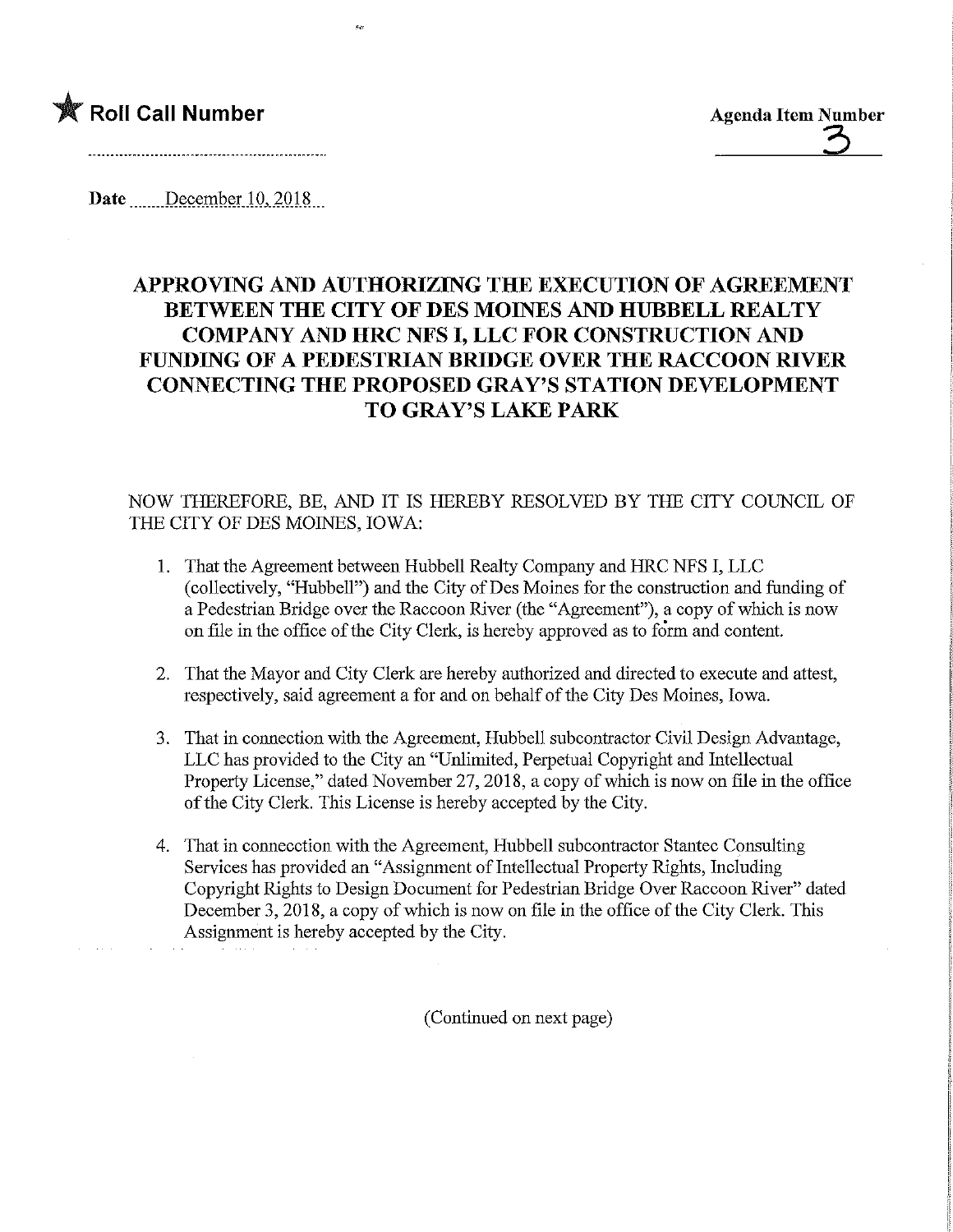## **K** Roll Call Number

Date December 10, 2018

-Page 2—

That the Mayor is hereby authorized and directed to execute the Civil Design Advantage Unlimited, Perpetual Copyright and Intellectual Property License and the Stantec Assignment of Intellectual Property Rights, Including Copyright Rights to Design Document for Pedestrian Bridge Over Raccoon River for and on behalf of the City Des Moines, Iowa.

(Council Letter Number  $\sqrt{8}$ / $\sqrt{6}$ ] attached)

Activity ID 12-2019-100

Moved by settled and the state of the adopt.

 $5h$ FORM APPROVED: Kathleen Vanderp^ol

Deputy City Attorney

COUNCIL ACTION **COWNIE** BOESEN COLEMAN **GATTO** GRAY MANDELBAUM WESTERGAARD TOTAL YEAS MOTION CARRIED NAYS | PASS APPROVED ABSENT Mayor **CERTIFICATE** I/ DIANE RAUH, City Clerk of said City hereby certify that at a meeting of the City Council of said City of Des Moines, held on the above date, among other proceedings the above was adopted. IN WITNESS WHEREOF, I have hereunto set my hand and affixed my seal the day and year first above written. City Clerk